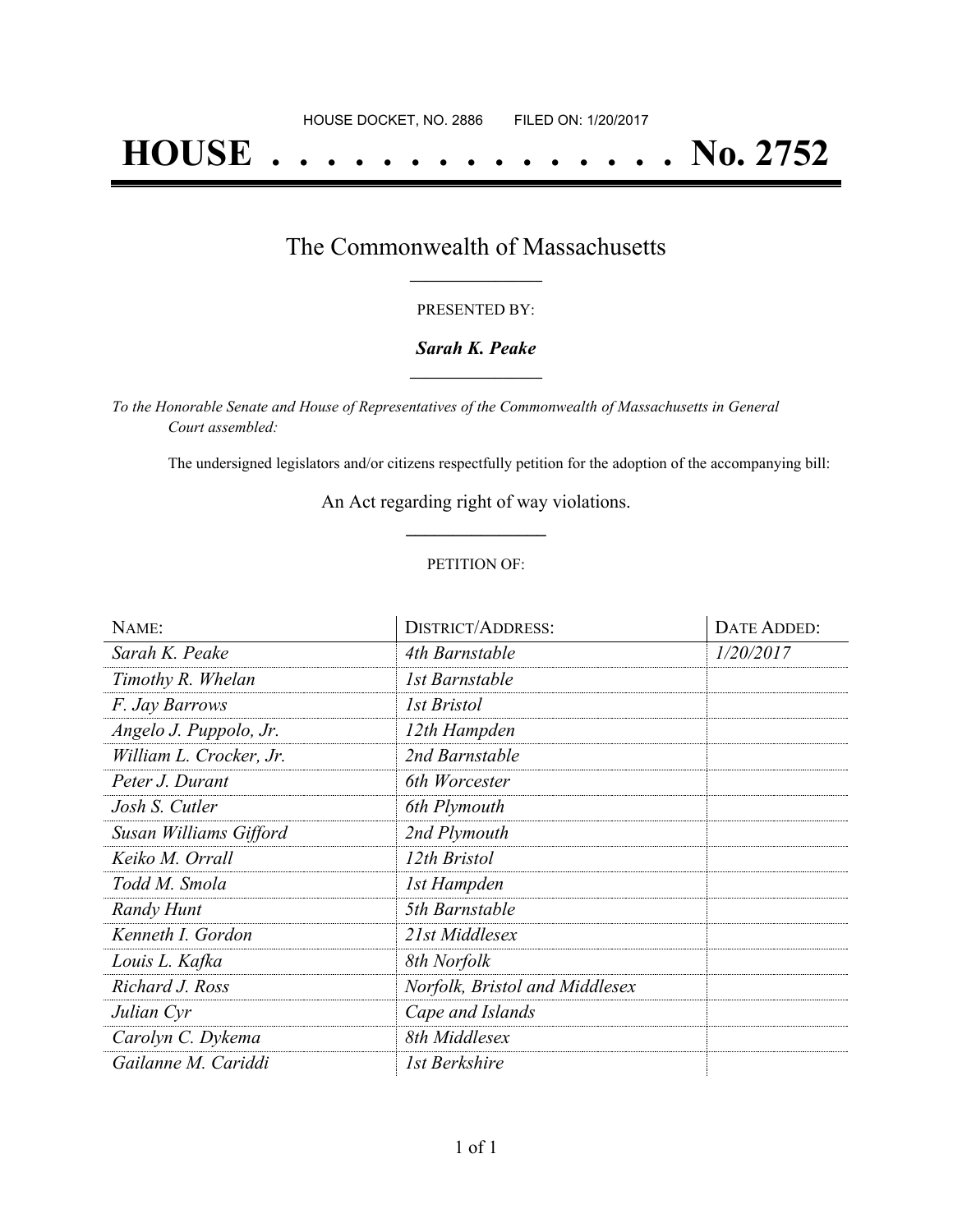## **HOUSE . . . . . . . . . . . . . . . No. 2752**

By Ms. Peake of Provincetown, a petition (accompanied by bill, House, No. 2752) of Sarah K. Peake and others relative to the penalties for right-of-way violations at intersections. Transportation.

## The Commonwealth of Massachusetts

**In the One Hundred and Ninetieth General Court (2017-2018) \_\_\_\_\_\_\_\_\_\_\_\_\_\_\_**

**\_\_\_\_\_\_\_\_\_\_\_\_\_\_\_**

An Act regarding right of way violations.

Be it enacted by the Senate and House of Representatives in General Court assembled, and by the authority *of the same, as follows:*

| 1              | SECTION 1. Section 8 of chapter 89 of the General Laws, as appearing in the 2014                    |
|----------------|-----------------------------------------------------------------------------------------------------|
| 2              | official edition, is hereby amended by striking out in line 32 the word "thirty-five" and replacing |
| 3              | it with the following: "two hundred."                                                               |
| $\overline{4}$ | SECTION 2. Section 8 of chapter 89 of the General Laws, as so appearing, is hereby                  |
| 5              | amended by adding at the end thereof, the following new paragraph:                                  |
| 6              | Any person who is found guilty of or pleads guilty or nolo contendere to a violation of             |
| 7              | the provisions of this section shall be subject to the following penalties:                         |
| 8              | (a) If the violation results in the injury of another person, the offender shall, in addition to    |
| 9              | any other penalties, be fined two hundred dollars and have their driver's or commercial driver's    |
| 10             | license or permit or nonresident operating privilege suspended for a period of not less than thirty |
| 11             | days, or both.                                                                                      |